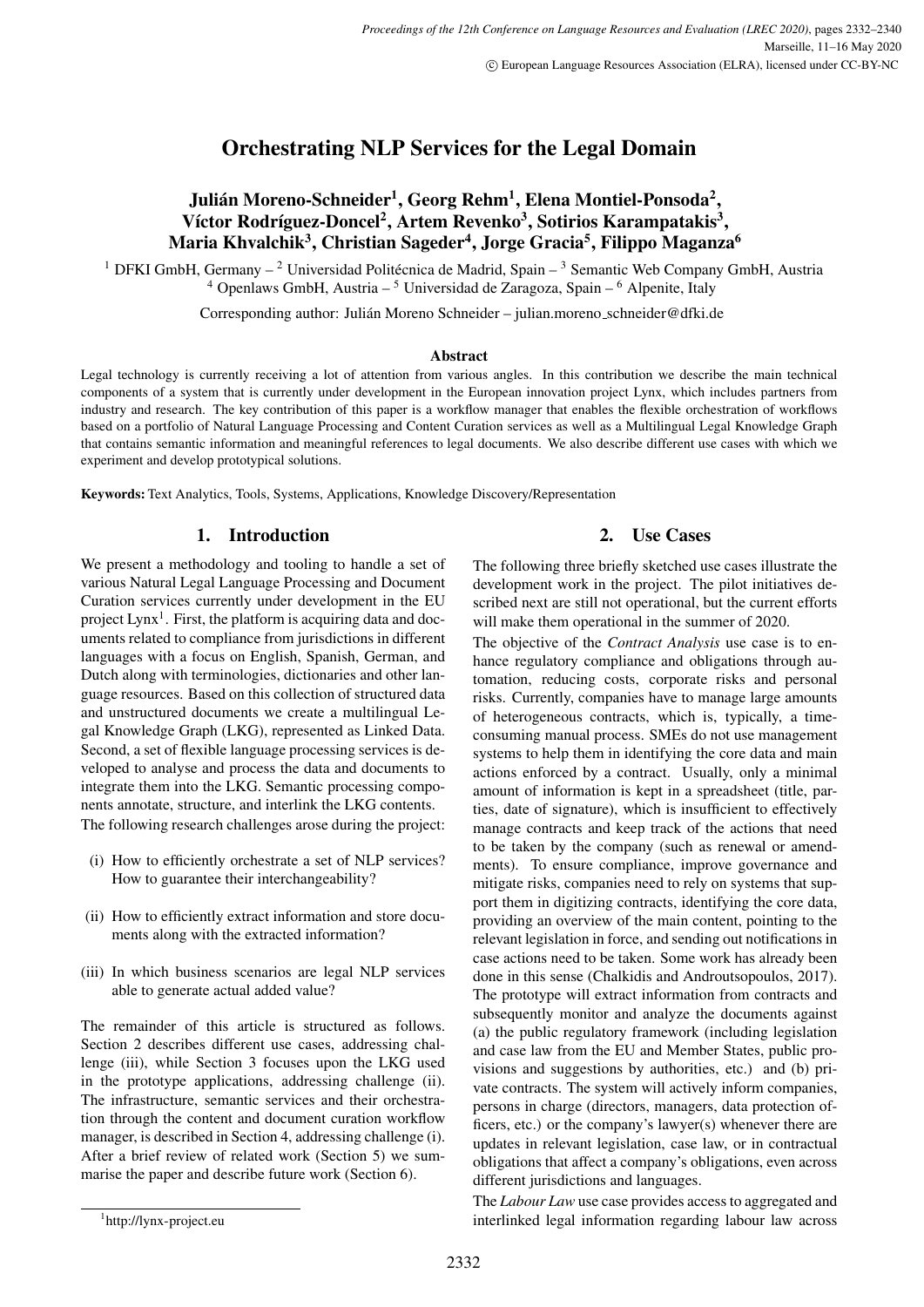multiple legal orders, jurisdictions, and languages. The prototype analyses labour legislation from the EU and Member States, and jurisprudence related to labour law issues. This use case makes use of lists of Frequently Asked Questions (FAQ) regarding employment and labour relations, which should be privileged whenever looking for answers posed in natural language. The platform addresses the integration of these heterogeneous documents, coming from different jurisdictions, in various languages, with unequal structure, temporal validity, and geographical scope, which will ultimately benefit the Digital Single Market.

The *Oil and Gas* use case is focused on compliance management support for geothermal energy projects and aims to obtain standards and regulations associated with certain terms in the field of geothermal energy. A user can submit a Request For Proposal (RFP) or feasibility study to the system and is then informed about which standards or regulations must be taken into consideration to carry out the considered project in a compliant manner. This scenario will innovate and speed up existing compliance related services. The uploaded user documents (RFP or feasibility study) are analyzed and, with the help of semantic services (Section [4\)](#page-1-1), the most important terms are identified. The terms of interest include geolocations, types of activities, types of machinery involved, names of organizations, possible mentions of relevant regulations. Next up, the prototype uses the search service to find the documents in the LKG that are most relevant to the uploaded user document. The ranking of the retrieved documents is executed by the semantic similarity service. Thanks to machine translation, the prototype is able to deal with multiple languages – the documents presented to the user are not necessarily in the same language as the uploaded document.

# 3. Legal Knowledge Graph

<span id="page-1-0"></span>Knowledge graphs represent entities as nodes, attributes as node labels and the relationship between entities as edges. RDF is particularly well suited for representing knowledge graphs, and, indeed, the recent attention has finally brought Semantic Web technologies back into the centre of current research and development trends after years of silent existence. Many AI and NLP applications rely on knowledge graphs as crucial resources, such as, among others, information search, data integration, data analytics, question answering and context-dependent recommendations.

In the multilingual legal domain, knowledge graphs have the full support of public institutions, which are publishing massive amounts of linked data, which are becoming critical assets of the companies operating them. The amount of legal data made accessible either in free or for-a-fee modalities by legal information providers can be hardly imagined. In 2014, Lexis Nexis claimed to have 30 Terabytes of con-tent, WestLaw accounted for more than 40,000 databases<sup>[2](#page-1-2)</sup>. Their value can be roughly estimated: as early as 2012, the four big players (WestLaw, Lexis Nexis, Wolters Kluwer and Bloomberg Legal) about US-\$10,000M in total revenue. Language data (e. g., resources with any kind of linguistic information) belongs to a much smaller domain, but is still, unmanageable as a whole.

We are interested in a small fraction of the information belonging to these domains. In particular, Lynx is using the data necessary to provide the compliance services (Section [2\)](#page-0-1) – the earliest Lynx knowledge graph being the Spanish legislation enriched with annotations (Rodríguez-[Doncel et al., 2018\)](#page-7-0). As shown in Figure [1,](#page-2-0) the scope of the data in the Lynx Multilingual Legal Knowledge Graph is legal and regulatory data (mainly comprising legislation, case law and standards-related data), on the one hand, and language data (such as corpora, terminologies, glossaries or dictionary data), on the other, to cover the multilingual aspects of the services. The Lynx platform will try to comprehensively identify every possible open dataset in the intersection of these domains as its core category.

Figure [1](#page-2-0) shows the core of the Lynx Multilingual Legal Knowledge Graph in the strict sense, as the set of entities whose URI is within the 'lynx' top level domain, but with links to external entities in the wider Web of Data. The definitions of both language data and regulatory data are fuzzy, but flexible as to introduce data of many different kinds whenever necessary (geographical data, user information, etc.). Because data in the Semantic Web can not be separated from the data models, and data models are accessed in the same manner as data, ontologies and vocabularies are part of the LKG as well. Moreover, any kind of metadata (describing documents, standards etc.) is also part of the LKG, as well as the description of the entities producing the documents (courts, users, jurisdictions). In order to provide the compliance services, and with different degree of interest, both primary and secondary law are of use, and any relevant document in a wide sense may become part of the Legal Knowledge Graph.

## 4. Lynx Platform

<span id="page-1-1"></span>The base infrastructure of the Lynx platform follows the paradigm of a microservice architecture, which is a variant of the service-oriented architecture (SOA) where an application is structured as a collection of loosely coupled services. Each microservice can be developed and deployed independently, which also allows the use of different programming languages for their implementation. Microservices are small and autonomous and can be developed more efficiently than monolithic, integrated systems. In addition, the deployment of microservices can, to a very large extent, be automated, also facilitating the monitoring of individual services. A crucial advantage is concerned with the scalability of systems based on microservices, which is a lot easier than scaling monolithic systems. The communication between services is based on REST interfaces, allowing the simple communication and decoupling of the client from the server. We decided to make use of containers (specifi-cally Docker<sup>[3](#page-1-3)</sup>) and an architecture that can host and manage several containers (OpenShift<sup>[4](#page-1-4)</sup>, a containerization software built on top of Kubernetes<sup>[5](#page-1-5)</sup>).

<span id="page-1-3"></span><sup>3</sup> <https://www.docker.com>

<span id="page-1-4"></span><sup>4</sup> <https://www.openshift.com>

<span id="page-1-5"></span><sup>5</sup> <https://kubernetes.io>

<span id="page-1-2"></span><sup>2</sup>LexisNexis Legal and Professional, see<http://lexisnexis.com>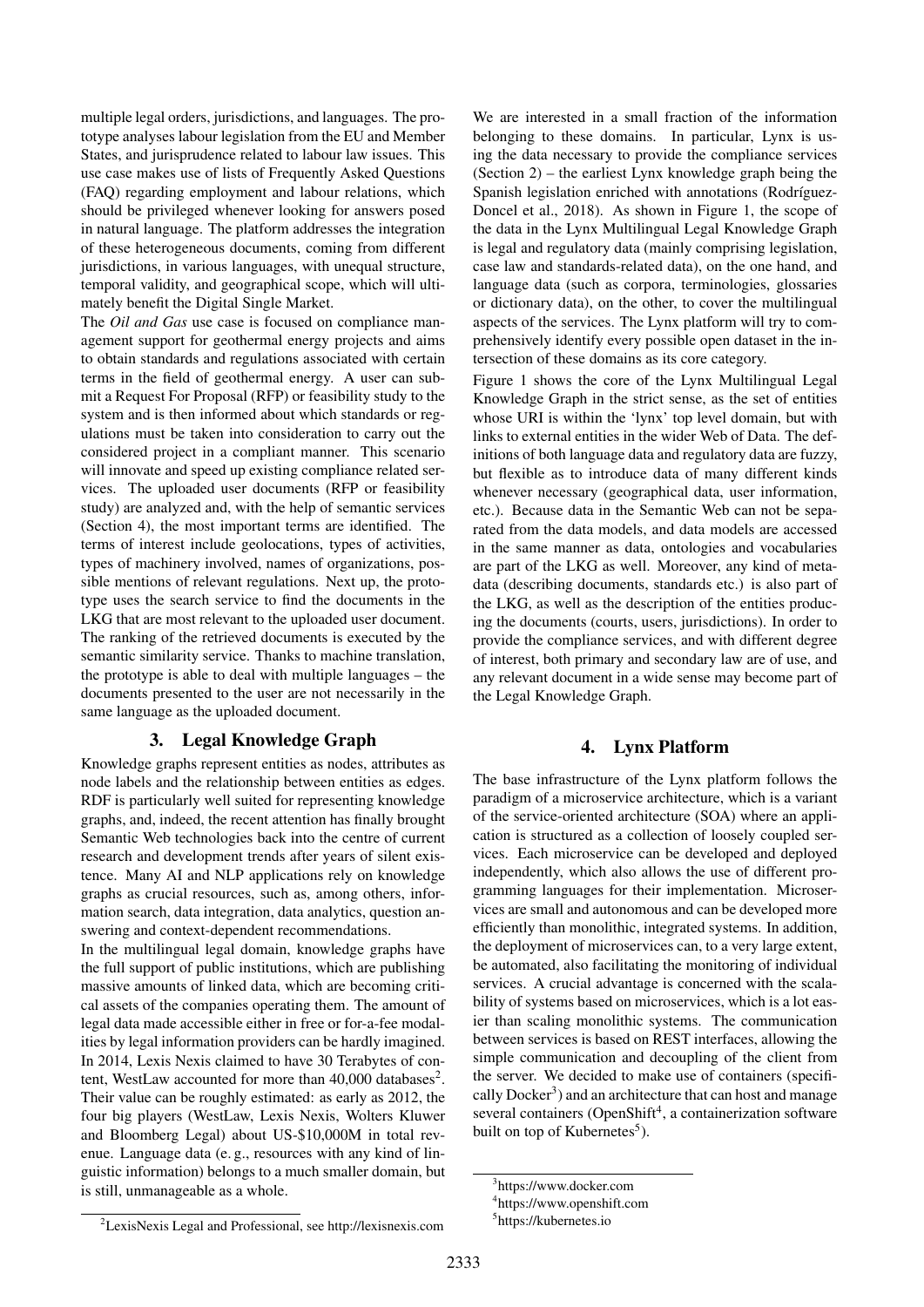

<span id="page-2-0"></span>Figure 1: Scope of the Core Data in the Multilingual Legal Knowledge Graph

## 4.1. Semantic Services

In the following we describe the semantic processing services. This is a heterogeneous set: some of the services make use of others, some extract or annotate information (e. g., NER or Temporal Expression Analysis), while others operate on full documents, yet others provide a user interface (e. g., QA). A complete description is out of scope for this paper and can be found in [Rehm et al. \(2019\)](#page-7-1).

Term Extraction Enables the creation of a taxonomy for a certain use case, domain or company, using the cloud-based Tilde Terminology service<sup>[6](#page-2-1)</sup>. It extracts terms following the methodology by [\(Pinnis et al., 2012\)](#page-7-2), creating a SKOS vocabulary containing terms, contexts and references to their source documents.

Linguistic Resources The LKG has to be adaptable across domains and sectors. It is based on a collection of domain-dependent and domain-independent vocabularies accessible through a common RDF graph. The domaindependent vocabularies comprise terminologies coming from the legal sector and the use case domains (e. g., Eu-roTermBank<sup>[7](#page-2-2)</sup>), and others created from scratch to cover the specific needs of the business cases, taking advantage of the Linguistic Linked Open Data Cloud (LLOD). The domainindependent vocabularies are taken from lexicographic data published by KDictionaries.<sup>[8](#page-2-3)</sup> They contain cross-lingual links for the five languages served by our platform (Dutch, English, German, Italian, Spanish). Besides their overall coverage of solely domain-independent vocabularies, they contain information on words and phrases that include also or only domain-dependent meanings (e. g., court for the former, lawyer for the latter). Domain-independent dictionary data provide a common ground across domains that facilitates traversing semantically annotated documents coming from different specialised domains (e. g., Legal or Oil & Gas). They also support certain NLP functionalities such as Word Sense Disambiguation by providing a common catalogue of word senses. The data is being remodeled in RDF according to the Ontolex Lemon Lexicography Mod-ule Specification.<sup>[9](#page-2-4)</sup> Right now that linguistic information is being used by other services, WSD, Search, QADoc, to get synonyms, term variants and translations that help in the cross-lingual search and cross-lingual question answering.

Named Entity Recognition The NER service [\(Leitner et](#page-7-3) [al., 2019;](#page-7-3) [Leitner et al., 2020\)](#page-7-4) is based on several trained models, Conditional Random Fields (CRFs) and bidirectional Long-Short Term Memory Networks (BiLSTMs) [\(Huang et al., 2015;](#page-7-5) [Lample et al., 2016;](#page-7-6) [Riedl and Pado,´](#page-7-7) [2018\)](#page-7-7). This service includes an entity linking module in which we retrieve a unique identifier (URI) for the spotted entities. It uses DBPedia SPARQL<sup>[10](#page-2-5)</sup> and DBPedia spot-light.<sup>[11](#page-2-6)</sup> Retrieved URIs are stored as part of the entity annotation.

Concept Extraction Concept extraction enables the insertion of links between documents and elements of controlled vocabularies in the LKG. These relations are the first step for enriching text fragments with knowledge from the LKG. Importantly, the inclusion of labels in many languages allows linking of documents in different languages, combining the knowledge derived from them, as well as multilingual search and recommendation. The Concept Extraction service works in as many languages as the taxonomies have labels in, and thus we can leverage multinational efforts for creating multilingual taxonomies such as  $EUROVOC^{12}$  $EUROVOC^{12}$  $EUROVOC^{12}$  or  $UNBIS^{13}$  $UNBIS^{13}$  $UNBIS^{13}$ .

Word Sense Disambiguation To enable the use of incomplete KGs for automatic text annotations, we introduce a robust method for discriminating word senses using thesaurus information like hypernyms, synonyms, types/ classes, contained in the KG [\(Revenko and Mireles, 2017\)](#page-7-8). It uses collocations to induce word senses and to discriminate the thesaurus sense from others. The service is used for any kind of entity linking, especially after NER, to correctly identify which named entities are indeed within the vocabulary scope of the LKG.

Temporal Expression Analysis A prototype analyses time expressions in German-language legal documents, especially court decisions and legislative texts. The annotation of temporal expressions is important, but the most interesting part is the normalization, which can be used for interlinking documents (or parts of documents) using the normalized values of temporal expressions.

Legal Reference Resolution Usually, editors attempt to be consistent and follow patterns to reference other documents. The developed methodology, currently imple-

<span id="page-2-1"></span><sup>6</sup> <https://term.tilde.com>

<span id="page-2-2"></span><sup>7</sup> <http://www.eurotermbank.com>

<span id="page-2-3"></span><sup>8</sup> <https://www.lexicala.com>

<span id="page-2-4"></span><sup>9</sup> <http://www.w3.org/ns/lemon/lexicog>

<span id="page-2-5"></span><sup>10</sup><https://dbpedia.org/sparql>

<span id="page-2-6"></span><sup>11</sup><https://www.dbpedia-spotlight.org>

<span id="page-2-7"></span><sup>12</sup><https://publications.europa.eu/en/web/eu-vocabularies/>

<span id="page-2-8"></span><sup>13</sup><http://metadata.un.org/?lang=en>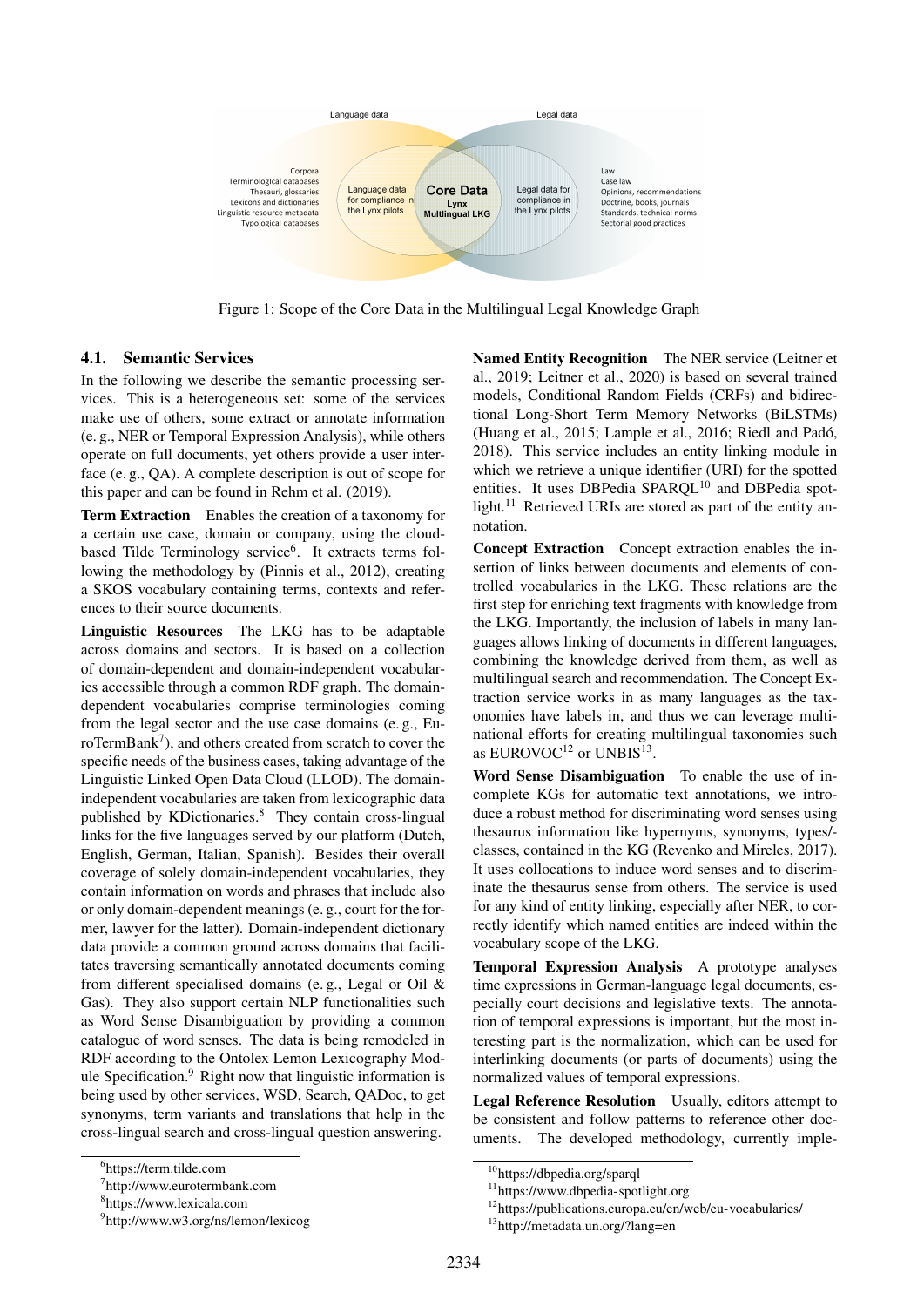mented as a language-agnostic prototype, follows this assumption and attempts to discover patterns used in a semiautomatic manner. Patterns are constructed from features that are either individual tokens (e. g., "Decision", "EU", etc.) or processed features (e. g., "DIGITS" as a placeholder for numbers).

Semantic Similarity We use a hybrid type of similarity measure. First, the text of the document is annotated, such as the resolution of temporal or geographical references. Second, similarity is computed using a linear combination of text-based and knowledge-based similarities. The former are encoded by cosine-similarity of TF-IDF vectors and the latter by the overlap as measured by Jaccard coefficient of entities that the two documents either mention directly, or are linked in the LKG to mentioned ones. This approach allows us to detect similarity between documents even if they have only few entities in common.

Question Answering The Question Answering (QA) service accepts a natural language question and responds with an answer, extracted from a document in a given corpus. The end-to-end system consists of three components: 1) The Query Formulation module transforms a question into a query, which can be expanded using a domain specific vocabulary from the LKG. The query is processed through an indexer to obtain matching documents from the corpora. 2) The Answer Generation module extracts potential answers from the retrieved documents from the LKG. 3) The Answer Selection module identifies the best answer based on various criteria such as local structure of the text and global interaction between each pair of words based on specific layers of the model.

## 4.2. Document Manager

The Document Manager (DCM) forms a central part of the Lynx platform in terms of the general platform capabilities; this is where documents are stored and maintained. Its basic functionality includes the storage and annotation of documents with an emphasis on keeping them synchronized, providing read and write access, as well as updates of documents and annotations.

The DCM can be queried in terms of annotations (e. g., "which documents contain mentions of this entity?"), and in terms of documents (e. g., "what are the contents/annotations of document X?"). All queries to the DCM are executed through REST. The interface includes a set of Create, Read, Update, and Delete (CRUD) APIs to manage collections, documents and annotations within the Lynx platform. Through their representation in JSON-LD (namely, RDF), Lynx documents are not only isolated elements but nodes in a graph. The use of semantics to formalize the meaning of the classes and properties qualifies this graph to be called an actual Knowledge Graph. The DCM is implemented as a Linked Data Platform (LDP) server based on Trellis<sup>[14](#page-3-0)</sup>, which is why basic metadata about a document is stored as triples natively – our implementation is based on Elastic Search and stores a JSON-LD serialisation of RDF. Document structure information and various types of metadata such as subject, jurisdiction, language etc. are also triplified through the DCM at storing time. The NIF [\(Hell](#page-6-2)[mann et al., 2012\)](#page-6-2) Version 2.1 ontology is used to describe the structure metadata and a mashup of metadata-specific ontologies are used for other descriptive, structural or administrative metadata. Annotations of each document are also described using NIF V2.1. An overview of the Lynx data model can be found online.[15](#page-3-1) Triples from all documents including data and metadata can be queried using the SPARQL endpoint provided by Trellis, thus providing access to the LKG including the ability to evaluate complex queries – the equivalent for the ElasticSearch implementation being made by periodic data exports, queryable through the endpoint.<sup>[16](#page-3-2)</sup> Extensive usage of vocabularies as values for metadata or annotations increases the value of the LKG and the interoperability of the system. The DCM is the main building block of the Lynx Legal Knowledge Graph (LKG), it is where the LKG resides. Its basic architecture and core functionalities are described in [\(Maganza](#page-7-9) [and Anagbo, 2019;](#page-7-9) [Moreno-Schneider and Rehm, 2018c\)](#page-7-10).

## 4.3. Workflow Manager

Using a microservice architecture enforces the use of some kind of management tool in order to orchestrate the execution of the different services involved in more complex tasks [\(Maganza and Anagbo, 2019\)](#page-7-9). The combination of several functionalities from different services is defined as a workflow and the module responsible for orchestrating them is called workflow manager (WM). Our previous work includes a generic workflow manager for curation technologies [\(Bourgonje et al., 2016a\)](#page-6-3), and two indicative descriptions of the initial prototype of the Lynx workflow manager [\(Moreno-Schneider and Rehm, 2018a;](#page-7-11) [Moreno-](#page-7-12)[Schneider and Rehm, 2018b\)](#page-7-12). The final Lynx workflow manager is based on the Camunda BPMN engine<sup>[17](#page-3-3)</sup> because Camunda was in a more mature state than any of the alternatives. The requirements of the WM are presented in [\(Moreno-Schneider and Rehm, 2018c\)](#page-7-10), while the Lynx workflows are described in [\(Moreno-Schneider and](#page-7-13) [Rehm, 2018d;](#page-7-13) [Moreno-Schneider and Rehm, 2019\)](#page-7-14). Figure [2](#page-4-0) shows the architecture of the workflow manager. Its main components are described in the following sections.

#### 4.3.1. Workflow Manager Engine

The Workflow Manager Engine (WME) is responsible for converting workflows into tasks for the workers. It is based on Camunda. The main concepts of this component are:

- Workflow: a direct acyclic graph whose nodes are associated with tasks;
- Task: an atomic unit of business logic, a task is associated with one and only one Lynx peripheral service;
- Process: a runtime instance of a workflow;
- Job: a runtime instance of a task.

The WME also provides a complete REST interface for managing workflow executions and templates. Apart from

<span id="page-3-1"></span><sup>15</sup><http://lynx-project.eu/data2/data-models>

<span id="page-3-2"></span><sup>16</sup><http://sparql.lynx-project.eu>

<span id="page-3-3"></span><sup>17</sup><https://camunda.com>

<span id="page-3-0"></span><sup>14</sup><https://github.com/trellis-ldp/trellis>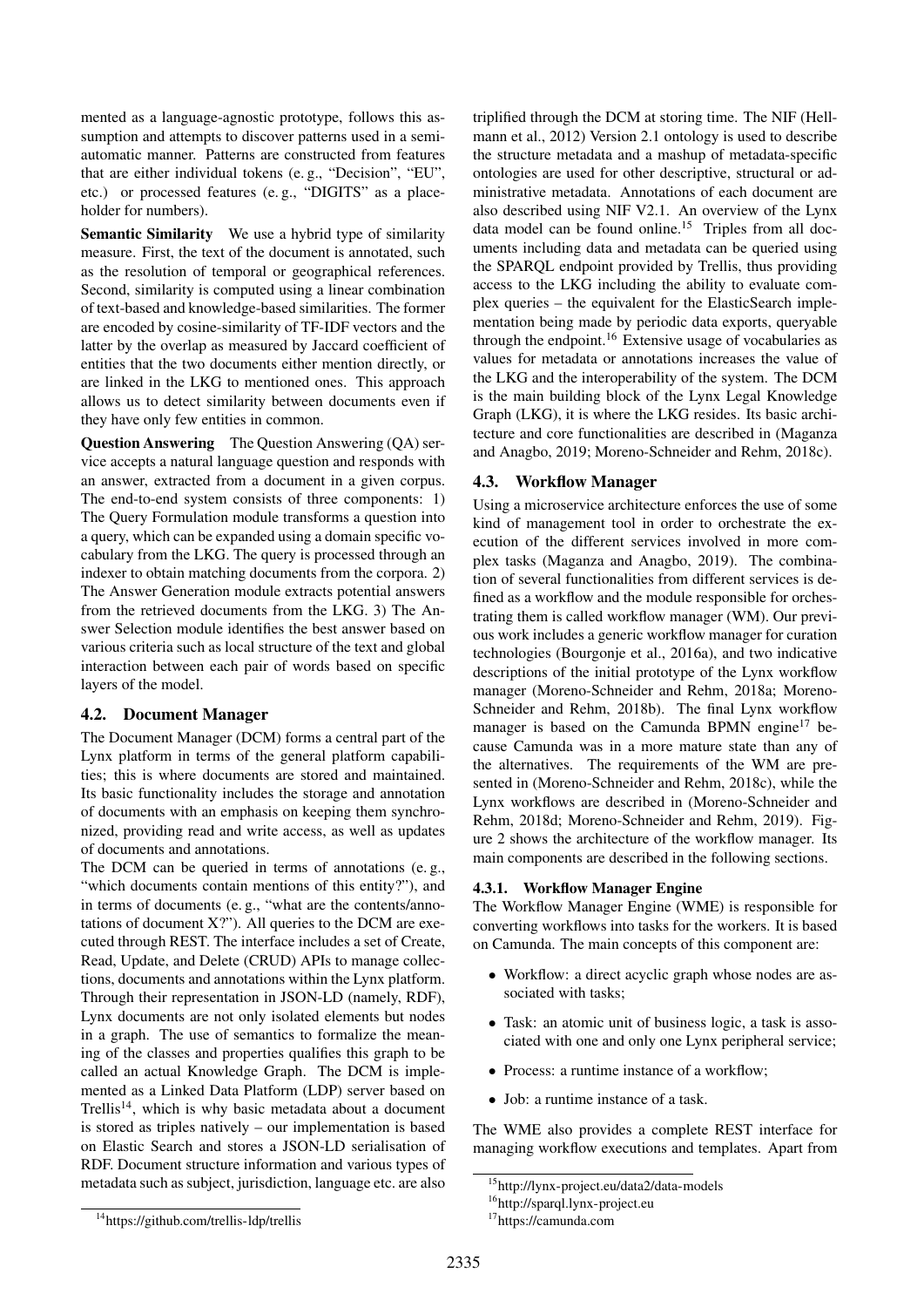

<span id="page-4-0"></span>Figure 2: Workflow Manager Architecture

that, the WME uses some internal storage to store the different objects (workflows, tasks, processes and jobs) that are created during execution. All these elements are stored in the Workflow Manager Storage, which is implemented using a PostgreSQL<sup>[18](#page-4-1)</sup> database.

## 4.3.2. Workers

The Workers are responsible for the execution of tasks inside a workflow. Every task is identified by a topic name like "TimEx-LKGPopulation" or "NER-ContractAnalysis". Every worker uses the Camunda Exter-nal Task Client library<sup>[19](#page-4-2)</sup> to connect to the WME to obtain the tasks it has to execute. Currently, there are four implemented types of workers. Each type can be instantiated multiple times with different configuration files, i. e., each instantiated worker is responsible (based on the configuration) to connect to a different service, or even to the same service but with different parameters (e. g., "lang=de" or "lang=en"). The four types of workers have different functionalities:

- (i) the *document-translation-worker* connects to the Tilde translation services;
- (ii) the *document-enrichment-worker* connects to one of the enrichment services inside the Lynx platform (NER, TIMEX, SUMM, WSID, EntEx, etc.);
- (iii) the *save-enriched-doc-in-LKG-worker* saves an enriched document inside the DCM; and
- (iv) the *create-enriched-document-worker* creates the enriched document. It collects all annotations produced by the services and aggregates them to create a Lynx document. This document is stored in the DCM or sent back to the client.

# 4.3.3. Shared Memory Service

The shared memory service is used by both the workflow manager engine and the workers to share large data objects. For instance, the WM uses it to share with the workers the documents they have to process. The shared memory service uses a MongoDB[20](#page-4-3) database.

## 4.3.4. Pilot API

The Pilot API is a component of the WM and responsible for accessing, managing and executing the workflows of the project pilots. It consists of four discrete methods: three HTTP POST methods to execute and manage specific workflows (one method per pilot); and one HTTP GET method to retrieve the current state of a concrete workflow.

#### 4.3.5. Graphical User Interface

Workflows are described using the BPMN (Business Process Model and Notation) standard [\(OMG, 2011\)](#page-7-15). Considering that specifying BPMN files manually is not the most user friendly approach, we integrated a graphical user interface for the definition of new workflows. We decided to use the Camunda Modeler.<sup>[21](#page-4-4)</sup>

## 4.4. Defined Workflows

**2336**<br> **2336** Indexer Worker Solon Summarger Architecture<br> **24.3.3.** Shared Memony so manager engine and the For instance, the WM documents they have tvice uses a MongoDB<br> **4.3.4.** Pilot API The Pilot API The Pilot API T We conceptualise the requirements of the different use cases as content curation workflows [\(Moreno-Schneider](#page-7-12) [and Rehm, 2018b;](#page-7-12) [Bourgonje et al., 2016a;](#page-6-3) [Bourgonje et](#page-6-4) [al., 2016b;](#page-6-4) [Rehm et al., 2018\)](#page-7-16). Workflows are defined as the execution of specific services to perform the processing of one or more documents under the umbrella of a certain task or use case. The specification of a workflow includes its input and output as well as the functionality it is supposed to perform: annotate or enrich a document, add a document to the knowledge base, search for information, etc. A workflow makes use of one or more service to implement a required functionality. For the definition of the workflows we

<span id="page-4-1"></span><sup>18</sup><https://www.postgresql.org>

<span id="page-4-2"></span><sup>19</sup><https://docs.camunda.org/manual/7.9/user-guide/ext-client/>

<span id="page-4-3"></span><sup>20</sup><https://www.mongodb.com>

<span id="page-4-4"></span><sup>21</sup><https://camunda.com/download/modeler/>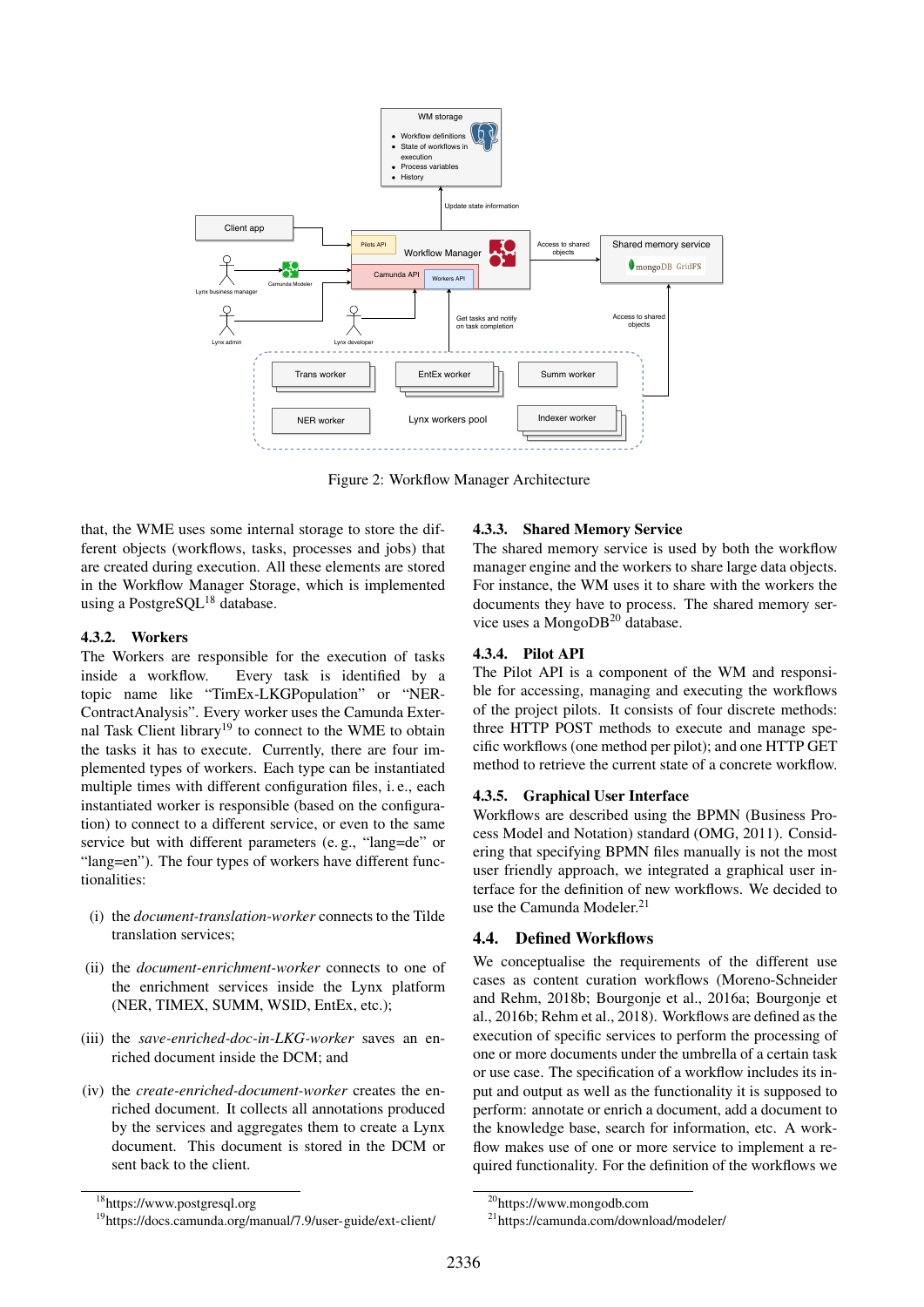

<span id="page-5-1"></span>Figure 3: Legal Knowledge Graph population workflow



<span id="page-5-2"></span>Figure 4: Contract analysis workflow

performed a systematic analysis of the services, developed in parallel, and matched them with the required functionalities. First, we determine the principal elements involved, i. e., the services, input and output. Second, we define the order in which the services have to be executed. Third, we identify the components shared between workflows.

Currently we have defined three different workflows: (1) *Legal Knowledge Graph Population* is responsible for the initial population of the LKG (Figure [3\)](#page-5-1) by semantically annotating and then storing documents in the LKG; (2) *Contract Analysis* for the processing, analysis and enrichment of contracts (Figure [4\)](#page-5-2); (3) *Geothermal Project Analysis* is responsible for the analysis of geothermal project proposals in order to check their compliance with the applicable regulations.

## 5. Related Work

<span id="page-5-0"></span>There are several systems, platforms and approaches that are related to the technology platform, which is under development in our project. In the wider area of legal document processing, technologies from several fields are relevant, among others, knowledge technologies, citation analysis, argument mining, reasoning and information retrieval. Literature overviews can be found in [\(Moreno-Schneider](#page-7-11) [and Rehm, 2018a\)](#page-7-11) and [\(Agnoloni and Venturi, 2018\)](#page-6-5).

*Commercial Systems and Services –* The LexisNexis system is the market leader in the legal domain; it offers services, such as legal research, practical guidance, company research and media-monitoring as well as compliance and due diligence. WestLaw is an online service that allows legal professionals to find and consult relevant legal infor-mation.<sup>[22](#page-5-3)</sup> One of its goals is to enable professionals to put together a strong argument. There are also smaller companies that offer legal research solutions and analytic environments, such as RavelLax,  $2<sup>3</sup>$  or Lereto<sup>[24](#page-5-5)</sup>. A commercial search engine for legal documents, iSearch, is a service offered by LegitQuest.[25](#page-5-6) The Casetext CARA Research Suite allows uploading a brief and then retrieving, based on its contents, useful case law.[26](#page-5-7) There is also a growing number of startup companies active in the legal domain. All these systems are commercial, therefore you have to pay for their use. Our platform, on the other hand, does not have a com-

<span id="page-5-3"></span><sup>22</sup>[http://legalsolutions.thomsonreuters.com/law-products/](http://legalsolutions.thomsonreuters.com/law-products/westlaw-legal-research/) [westlaw-legal-research/](http://legalsolutions.thomsonreuters.com/law-products/westlaw-legal-research/)

<span id="page-5-4"></span><sup>23</sup><http://ravellaw.com>

<span id="page-5-5"></span><sup>&</sup>lt;sup>24</sup><https://www.lereto.at>

<span id="page-5-6"></span><sup>25</sup><https://www.legitquest.com>

<span id="page-5-7"></span>

<sup>26</sup><https://casetext.com>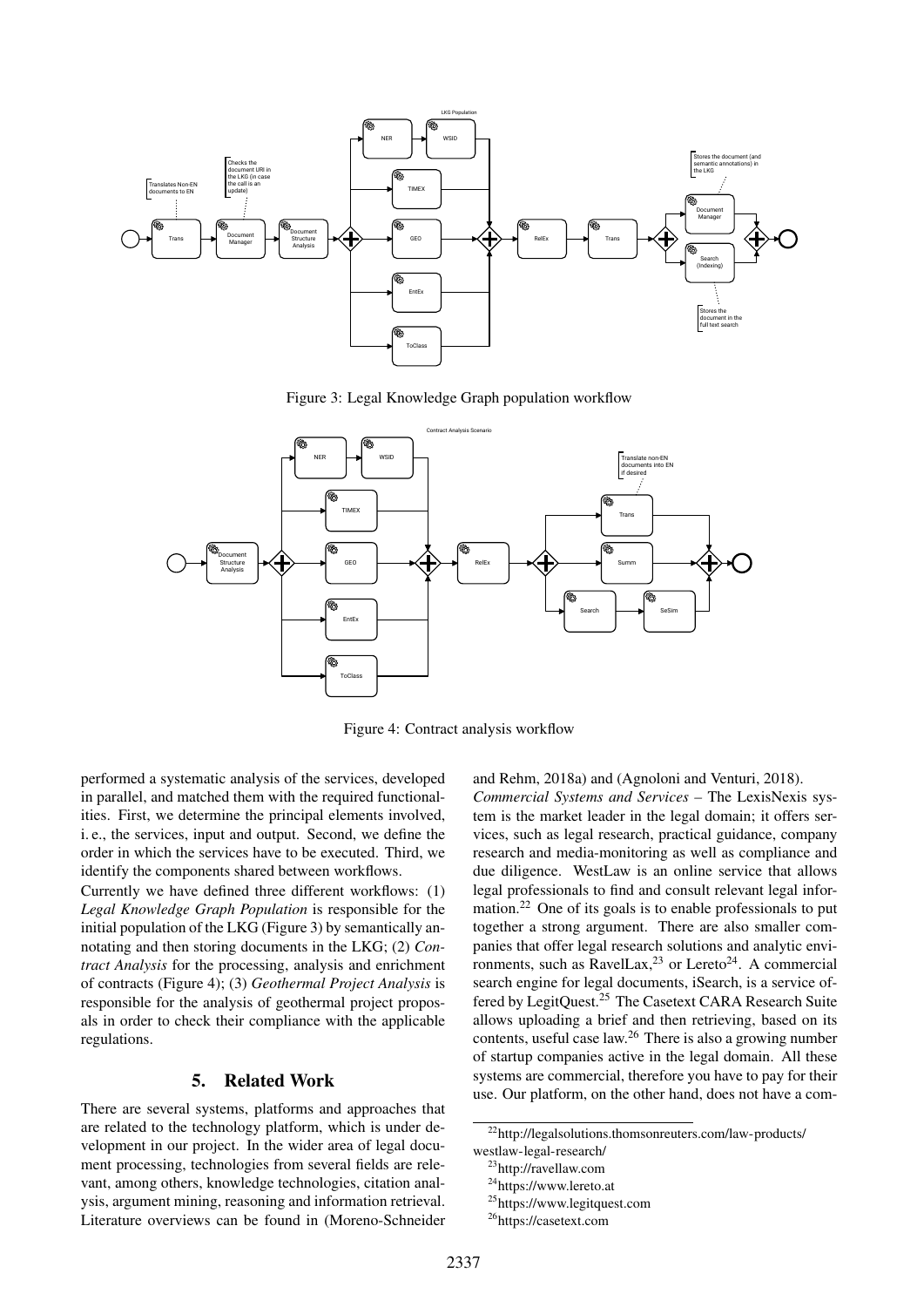mercial base and you do not have to pay for it, only some of the services that are available under specific licenses, for which you would have to pay.

*Research Prototypes –* Most of the documented research prototypes were developed in the 1990s under the umbrella of Computer Assisted Legal Research (CALR) [\(Span,](#page-7-17) [1994\)](#page-7-17). In the following we briefly review several of these systems, which usually focus on one very specific feature or functionality. One example is the open source software for the analysis and visualisation of networks of Dutch case law [\(van Kuppevelt and van Dijck, 2017\)](#page-8-0). This technology determines relevant precedents (analysing the citation network of case law), compares them with those identified in the literature, and determines clusters of related cases. A similar prototype is described by [\(Agnoloni et al., 2017\)](#page-6-6). [\(Gifford, 2017\)](#page-6-7) propose a search engine for legal documents where arguments are extracted from appellate cases and are accessible through selecting nodes in a litigation issue ontology or relational keyword search. Lucem [\(Bhullar](#page-6-8) [et al., 2016\)](#page-6-8) mirrors the way lawyers approach legal research, developing visualisations that provide lawyers with an additional tool to approach their research results. The Eunomos prototype semi-automates the construction and analysis of knowledge [\(Boella et al., 2012\)](#page-6-9). The main difference between all these tools and our platform is the type of documents they work with. Most of these systems are limited to a single type of document, while we work with a wide variety, from contracts or laws (labour law) to industrial standards. In addition, each of these tools has a specific functionality, while the Lynx platform combines them all in a single ecosystem.

## 6. Summary and Future Work

<span id="page-6-0"></span>We present the technology platform currently under development in the project Lynx, focusing upon curation workflows and processing services. These serve two main purposes: 1) to extract semantic information from large and heterogeneous sets of documents to ingest the extracted information into the Legal Knowledge Graph; 2) to extract semantic information from documents that users of the platform work with. In addition to the semantic extraction, we provide services for the processing and curation of whole documents with the goal of mapping extracted terms and concepts to the LKG, and services that aim at accessing the LKG (question answering). The final prototypes and the whole platform will be available during the last months of the project, starting from summer 2020.

Future work includes the completion of service development, adapting the services to all languages required in the project's use cases, implementing the pilot applications and developing the web interface of the platform. In addition, we will finalise, deploy and evaluate the workflow manager and workflows defined in the project. This will not only improve the performance of the system but also simplify the way users can access the system. Last but not least, as an additional exploitation option we will explore the integration and deployment of the Lynx services through the European Language Grid [\(Rehm et al., 2020\)](#page-7-18).

While some of the technologies and data sets developed in Lynx are proprietary, the following will be made openly available at the end of the project at the very latest: Legal NER for German (models and data sets) [\(Leitner et](#page-7-4) [al., 2020\)](#page-7-4), Temporal Expression Analyzer for Spanish and English<sup>[27](#page-6-10)</sup> [\(Navas-Loro, 2017;](#page-7-19) Navas-Loro and Rodríguez-[Doncel, 2019\)](#page-7-20), Word Sense Induction and Disambiguation for English<sup>[28](#page-6-11)</sup> [\(Revenko and Mireles, 2017\)](#page-7-8), the WME and the DCM among others.

#### Acknowledgments

This work has been partially funded by the project LYNX, which has received funding from the EU's Horizon 2020 research and innovation programme under grant agreement no. 780602, see [http://www.lynx-project.eu.](http://www.lynx-project.eu)

## 7. References

- <span id="page-6-5"></span>Agnoloni, T. and Venturi, G. (2018). Semantic processing of legal texts. In Jacqueline Visconti, editor, *Handbook of Communication in the Legal Sphere*, pages 109–138. De Gruyter, Berlin, Boston.
- <span id="page-6-6"></span>Agnoloni, T., Bacci, L., Peruginelli, G., van Opijnen, M., van den Oever, J., Palmirani, M., Cervone, L., Bujor, O., Lecuona, A. A., García, A. B., Caro, L. D., and Siragusa, G. (2017). Linking european case law: BO-ECLI parser, an open framework for the automatic extraction of legal links. In Wyner and Casini [\(Wyner and Casini, 2017\)](#page-8-1), pages 113–118.
- <span id="page-6-8"></span>Bhullar, J., Lam, N., Pham, K., Prabhakaran, A., and Santillano, A. J., (2016). *Lucem: A Legal Research Tool*. Number 63. Computer Engineering Senior Theses.
- <span id="page-6-9"></span>Boella, G., di Caro, L., Humphreys, L., Robaldo, L., and van der Torre, L. (2012). Nlp challenges for eunomos, a tool to build and manage legal knowledge.
- <span id="page-6-3"></span>Bourgonje, P., Moreno-Schneider, J., Nehring, J., Rehm, G., Sasaki, F., and Srivastava, A. (2016a). Towards a Platform for Curation Technologies: Enriching Text Collections with a Semantic-Web Layer. In Harald Sack, et al., editors, *The Semantic Web*, number 9989 in Lecture Notes in Computer Science, pages 65–68. Springer, June. ESWC 2016 Satellite Events. Heraklion, Crete, Greece, May 29 – June 2, 2016 Revised Selected Papers.
- <span id="page-6-4"></span>Bourgonje, P., Schneider, J. M., Rehm, G., and Sasaki, F. (2016b). Processing Document Collections to Automatically Extract Linked Data: Semantic Storytelling Technologies for Smart Curation Workflows. In Aldo Gangemi et al., editors, *Proceedings of the 2nd International Workshop on Natural Language Generation and the Semantic Web (WebNLG 2016)*, pages 13–16, Edinburgh, UK, September. The Association for Computational Linguistics.
- <span id="page-6-1"></span>Chalkidis, I. and Androutsopoulos, I. (2017). A deep learning approach to contract element extraction. In *JU-RIX*.
- <span id="page-6-7"></span>Gifford, M. (2017). Lexridelaw: an argument based legal search engine. In *ICAIL '17*.
- <span id="page-6-2"></span>Hellmann, S., Lehmann, J., and Auer, S. (2012). Nif: An ontology-based and linked-data-aware nlp interchange format. *Working Draft*, page 252.

<span id="page-6-10"></span><sup>27</sup><https://github.com/mnavasloro/Annotador>

<span id="page-6-11"></span><sup>&</sup>lt;sup>28</sup>[https://github.com/semantic-web-company/ptlm](https://github.com/semantic-web-company/ptlm_wsid)\_wsid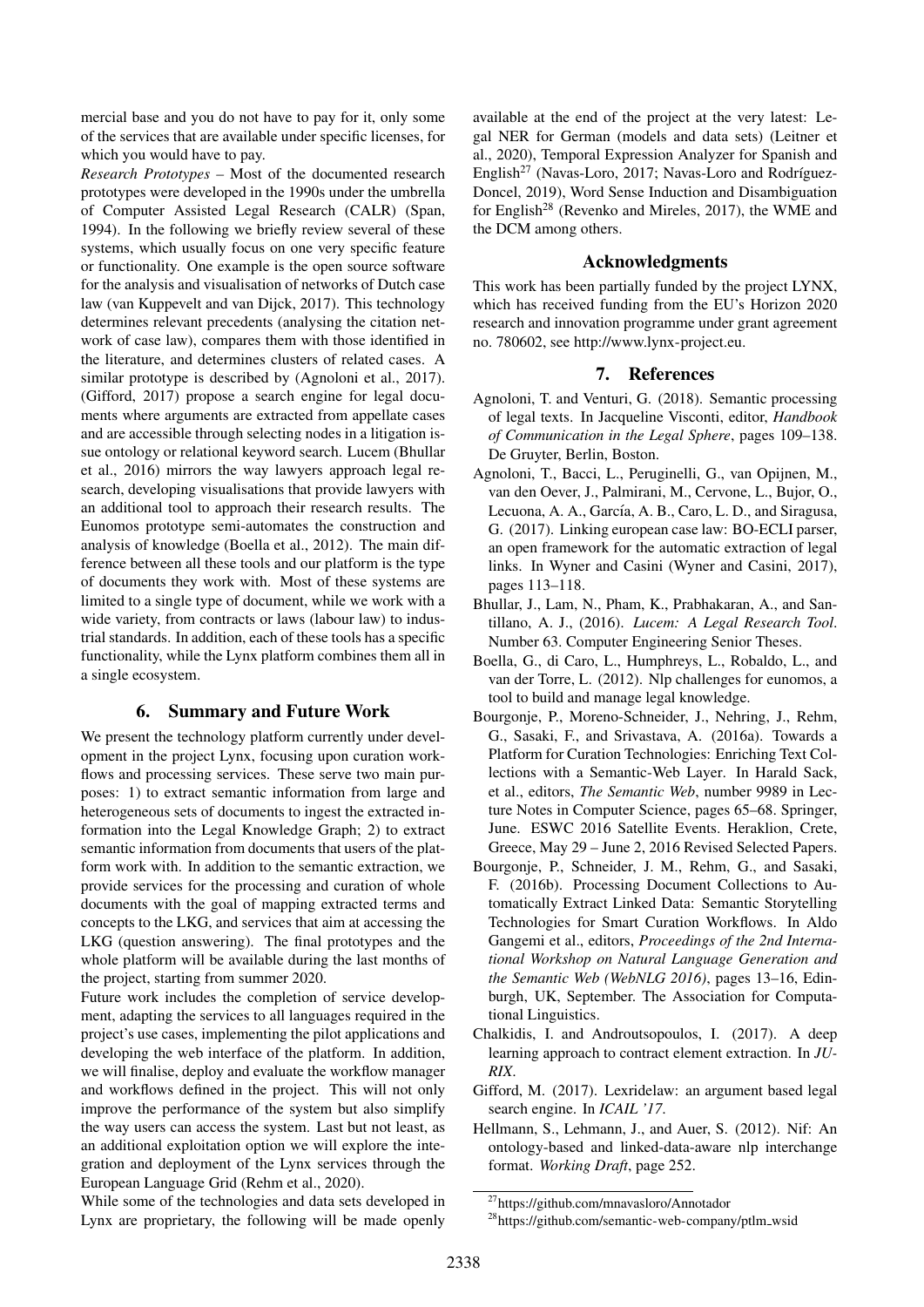- <span id="page-7-5"></span>Huang, Z., Xu, W., and Yu, K. (2015). Bidirectional LSTM-CRF models for sequence tagging. *CoRR*, abs/1508.01991.
- <span id="page-7-6"></span>Lample, G., Ballesteros, M., Subramanian, S., Kawakami, K., and Dyer, C. (2016). Neural architectures for named entity recognition. In *NAACL HLT 2016, The 2016 Conference of the North American Chapter of the Association for Computational Linguistics: Human Language Technologies, San Diego California, USA, June 12-17, 2016*, pages 260–270.
- <span id="page-7-3"></span>Leitner, E., Rehm, G., and Moreno-Schneider, J. (2019). Fine-grained Named Entity Recognition in Legal Documents. In Maribel Acosta, et al., editors, *Semantic Systems. The Power of AI and Knowledge Graphs. Proceedings of the 15th International Conference (SEMANTiCS 2019)*, number 11702 in Lecture Notes in Computer Science, pages 272–287, Karlsruhe, Germany, 9. Springer. 10/11 September 2019.
- <span id="page-7-4"></span>Leitner, E., Rehm, G., and Moreno-Schneider, J. (2020). A Dataset of German Legal Documents for Named Entity Recognition. In Nicoletta Calzolari, et al., editors, *Proceedings of the 12th Language Resources and Evaluation Conference (LREC 2020)*, Marseille, France, May. European Language Resources Association (ELRA). Accepted for publication.
- <span id="page-7-9"></span>Maganza, F. and Anagbo, K. J. (2019). Lynx D1.4 Setup and implementation of the basic platform, May.
- <span id="page-7-11"></span>Moreno-Schneider, J. and Rehm, G. (2018a). Curation Technologies for the Construction and Utilisation of Legal Knowledge Graphs. In Georg Rehm, et al., editors, *Proceedings of the LREC 2018 Workshop on Language Resources and Technologies for the Legal Knowledge Graph*, pages 23–29, Miyazaki, Japan, May. 12 May 2018.
- <span id="page-7-12"></span>Moreno-Schneider, J. and Rehm, G. (2018b). Towards a Workflow Manager for Curation Technologies in the Legal Domain. In Georg Rehm, et al., editors, *Proceedings of the LREC 2018 Workshop on Language Resources and Technologies for the Legal Knowledge Graph*, pages 30– 35, Miyazaki, Japan, May. 12 May 2018.
- <span id="page-7-10"></span>Moreno-Schneider, J. and Rehm, G. (2018c). Lynx D4.1 Pilots Requirements Analysis Report, May.
- <span id="page-7-13"></span>Moreno-Schneider, J. and Rehm, G. (2018d). Lynx D4.2 Initial version of Workflow Definition, November.
- <span id="page-7-14"></span>Moreno-Schneider, J. and Rehm, G. (2019). Lynx D4.3 Final version of Workflow Definition, May.
- <span id="page-7-20"></span>Navas-Loro, M. and Rodríguez-Doncel, V. (2019). Annotador: a Temporal Tagger for Spanish.
- <span id="page-7-19"></span>Navas-Loro, M. (2017). Mining, Representation and Reasoning with Temporal Expressions in the Legal Domain. In *Doctoral Consortium, Challenge, Industry Track, Tutorials and Posters @ RuleML+RR*.
- <span id="page-7-15"></span>OMG. (2011). Business Process Model and Notation (BPMN), Version 2.0, January.
- <span id="page-7-2"></span>Pinnis, M., Ljubešić, N., Ştefănescu, D., Skadina, I., Tadić, M., and Gornostay, T. (2012). Term Extraction, Tagging, and Mapping Tools for Under-Resourced Languages. In *Proceedings of the 10th Conference on Termi-*

*nology and Knowledge Engineering (TKE 2012)*, number June 2012, pages 193–208, Madrid, Spain.

- <span id="page-7-16"></span>Rehm, G., Schneider, J. M., Bourgonje, P., Srivastava, A., Fricke, R., Thomsen, J., He, J., Quantz, J., Berger, A., König, L., Räuchle, S., Gerth, J., and Wabnitz, D. (2018). Different Types of Automated and Semi-Automated Semantic Storytelling: Curation Technologies for Different Sectors. In Georg Rehm et al., editors, *Language Technologies for the Challenges of the Digital Age: 27th International Conference, GSCL 2017, Berlin, Germany, September 13-14, 2017, Proceedings*, number 10713 in Lecture Notes in Artificial Intelligence (LNAI), pages 232–247, Cham, Switzerland, January. Gesellschaft für Sprachtechnologie und Computerlinguistik e.V., Springer. 13/14 September 2017.
- <span id="page-7-1"></span>Rehm, G., Moreno-Schneider, J., Gracia, J., Revenko, A., Mireles, V., Khvalchik, M., Kernerman, I., Lagzdins, A., Pinnis, M., Vasilevskis, A., Leitner, E., Milde, J., and Weißenhorn, P. (2019). Developing and Orchestrating a Portfolio of Natural Legal Language Processing and Document Curation Services. In *Proceedings of Workshop on Natural Legal Language Processing (NLLP 2019)*, Minneapolis, USA, June. Co-located with NAACL 2019. 7 June 2019.
- <span id="page-7-18"></span>Rehm, G., Berger, M., Elsholz, E., Hegele, S., Kintzel, F., Marheinecke, K., Piperidis, S., Deligiannis, M., Galanis, D., Gkirtzou, K., Labropoulou, P., Bontcheva, K., Jones, D., Roberts, I., Hajic, J., Hamrlova, J., Kacena, L., Choukri, K., Arranz, V., Vasiljevs, A., Anvari, O., Lagzdins, A., Melnika, J., Backfried, G., Dikici, E., Janosik, M., Prinz, K., Prinz, C., Stampler, S., Thomas-Aniola, D., Perez, J. M. G., Silva, A. G., Berrio, C., Germann, U., Renals, S., and Klejch, O. (2020). European Language Grid: An Overview. In Nicoletta Calzolari, et al., editors, *Proceedings of the 12th Language Resources and Evaluation Conference (LREC 2020)*, Marseille, France, May. European Language Resources Association (ELRA). Accepted for publication.
- <span id="page-7-8"></span>Revenko, A. and Mireles, V. (2017). Discrimination of word senses with hypernyms. In Anna Lisa Gentile, et al., editors, *Proceedings of the 5th International Workshop on Linked Data for Information Extraction co-located with the 16th International Semantic Web Conference (ISWC 2017), Vienna, Austria, October 22, 2017.*, volume 1946 of *CEUR Workshop Proceedings*, pages 50–61. CEUR-WS.org.
- <span id="page-7-7"></span>Riedl, M. and Pado, S. (2018). A named entity recognition ´ shootout for german. In *Proceedings of the 56th Annual Meeting of the Association for Computational Linguistics (Volume 2: Short Papers)*, volume 2, pages 120–125. Association for Computational Linguistics.
- <span id="page-7-0"></span>Rodríguez-Doncel, V., Navas-Loro, M., Montiel-Ponsoda, E., and Casanovas, P. (2018). Spanish legislation as linked data. In *Proceedings of the 2nd Workshop on Technologies for Regulatory Compliance co-located with the 31st International Conference on Legal Knowledge and Information Systems (JURIX 2018), Groningen, The Netherlands, December 12, 2018.*, pages 135–141.
- <span id="page-7-17"></span>Span, G. (1994). Lites: An intelligent tutoring system shell for legal education. *International Review of Law, Com-*